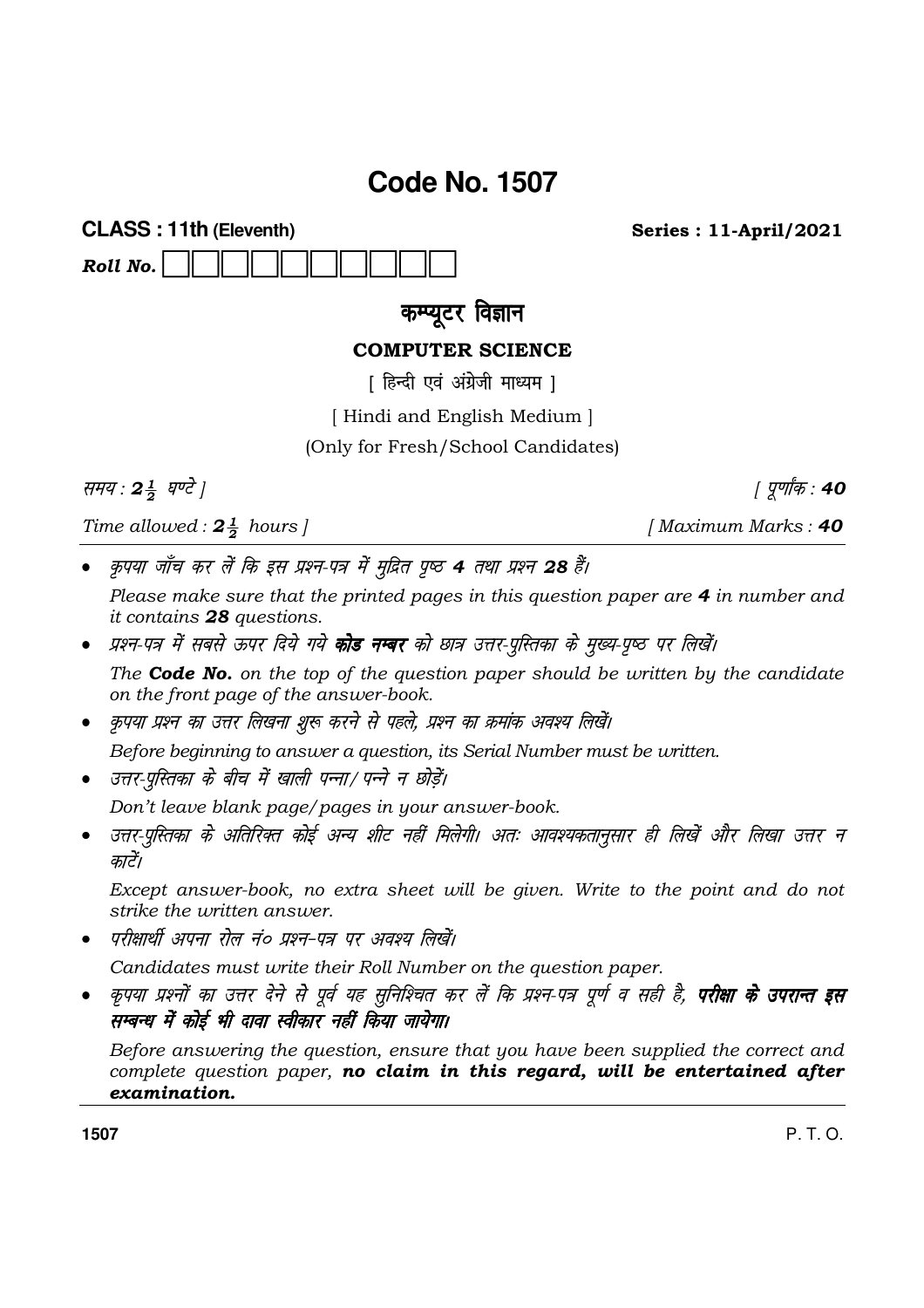|      | (2)                                                                                              | 1507           |
|------|--------------------------------------------------------------------------------------------------|----------------|
|      | <b>नोट</b> : प्रश्न क्रमांक 1 से 3 में से कोई 2 प्रश्न करें। शेष सभी प्रश्न <b>अनिवार्य</b> हैं। |                |
|      | Attempt any 2 questions from question number 1 to 3. Rest are compulsory.                        |                |
|      | 1. इनहेरिटेंस और ऑपरेटर ओवरलोडिंग का वर्णन करें।                                                 | $\overline{4}$ |
|      | Explain inheritance and operator overloading.                                                    |                |
|      | 2. प्रथम $n$ नैचुरल नंबर को प्रिंट करने और उनका जोड़ बताने के लिए C++ में प्रोग्राम लिखें।       | $\overline{4}$ |
|      | Write a program in $C^{++}$ to print first <i>n</i> natural numbers and their sum.               |                |
|      | 3. OR गेट का ट्र्थ टेबल, लॉजिक इक्वेशन और सर्किट डाइग्राम सहित वर्णन करें।                       | 4              |
|      | Explain OR gate with truth table, logic equation and circuit diagram.                            |                |
|      | 4. कम्प्यूटर के लाभ व हानियाँ बताएँ।                                                             | 3              |
|      | Give advantages and disadvantages of Computers.                                                  |                |
|      | <b>5.</b> C++ में रिलेशनल ऑपरेटर का वर्णन करें।                                                  | 3              |
|      | Explain relational operators in C++.                                                             |                |
|      | 6. C++ में किन्हीं <i>दो</i> डाटा मॉडिफायर का वर्णन करें।                                        | $\mathbf{2}$   |
|      | Explain any <b>two</b> data modifiers in $C++$ .                                                 |                |
| 7.   | 1-डाइमेन्शनल ऐरे का वर्णन करें।                                                                  | $\overline{c}$ |
|      | Explain 1-Dimensional array.                                                                     |                |
|      | 8. NOT गेट का ट्रूथ टेबल और सर्किट डाइग्राम सहित वर्णन करें।                                     | $\overline{c}$ |
|      | Explain NOT gate with truth table and circuit diagram.                                           |                |
|      | <b>Objective Type Questions</b>                                                                  |                |
|      | वस्तुनिष्ठ प्रश्न                                                                                |                |
|      | 9. ALU का पूर्ण रूप  है।                                                                         | 1              |
|      | Full form of ALU is                                                                              |                |
| 10.  | EDVAC का पूर्ण रूप  है।                                                                          | 1              |
|      | Full form of EDVAC is                                                                            |                |
| 1507 |                                                                                                  |                |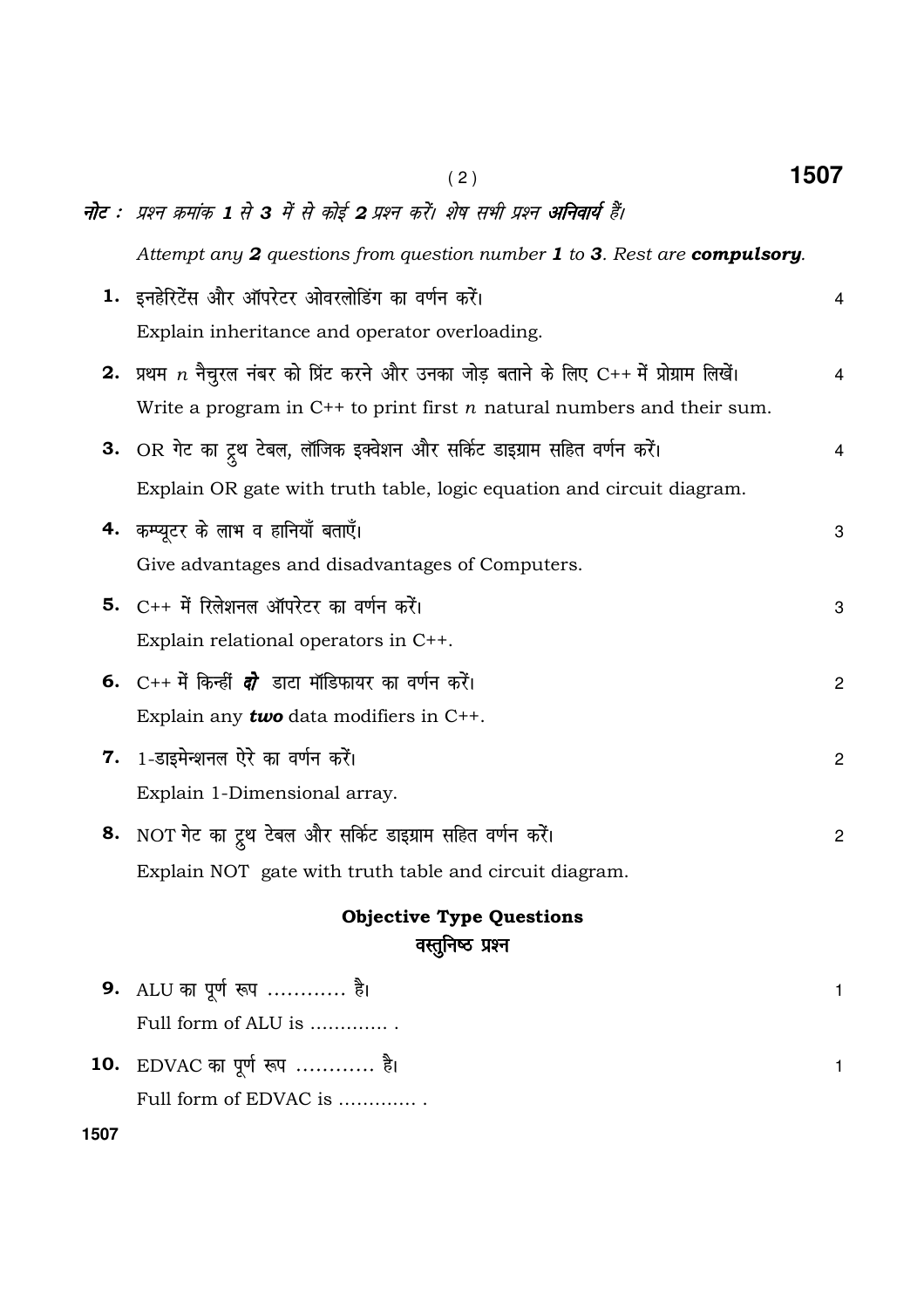|      | (3)                                                           | 1507         |
|------|---------------------------------------------------------------|--------------|
|      | 11. विण्डो एक  सिस्टम है।                                     | 1            |
|      | Windows is a  system.                                         |              |
|      | 12. ट्रांजिस्टर कम्प्यूटर की  जनरेशन में अविष्कार हुआ था।     | 1            |
|      | Transistors were invented in  generation of Computers.        |              |
| 13.  | जॉन नेपियर ने  का आइडिया दिया था।                             | 1            |
|      | John Napier developed the idea of                             |              |
|      | 14. एमएस-वर्ड में पेस्ट ऑप्शन  मैन्यू में मौजूद होता है।      | 1            |
|      | In MS-Word paste option is present in  menu.                  |              |
|      | 15. एक डाक्युमेंट को सेव करने की शार्टकट 'की'  है।            | 1            |
|      | Shortcut 'key' to save a document is                          |              |
|      | 16. एमएस-वर्ड में कैरेक्टर साइज़  मेन्यू द्वारा बदला जाता है। | 1            |
|      | In MS-Word, character size is changed using  menu.            |              |
|      | 17. एमएस-वर्ड 2003 में मेलमर्ज  मेन्यू में मौजूद होता है।     | 1            |
|      | In MS-Word 2003, mail merge option is present in  menu.       |              |
|      | <b>18.</b> $(38)_{10}$ को बाइनरी सिस्टम में बदलें।            | 1            |
|      | Convert $(38)_{10}$ into binary system.                       |              |
| 19.  | (372) <sub>8</sub> को डेसीमल सिस्टम में बदलें।                | 1            |
|      | Convert $(372)_{8}$ into decimal system.                      |              |
|      | <b>20.</b> $(9F)_{16}$ को बाइनरी सिस्टम में बदलें।            | 1            |
|      | Convert $(9F)_{16}$ into binary system.                       |              |
|      | 21. (1010110111) <sub>2</sub> को () <sub>8</sub> में बदलें।   | $\mathbf{1}$ |
|      | Convert $(1010110111)_2$ into $(\dots \dots \dots)_8$ .       |              |
|      | 22. C++ में  आउटपुट ऑपरेटर है।                                | 1            |
|      | $(B)$ >><br>$(A) \leq$<br>$(C)$ ?:<br>(D) ::                  |              |
| 1507 |                                                               | P. T. O.     |